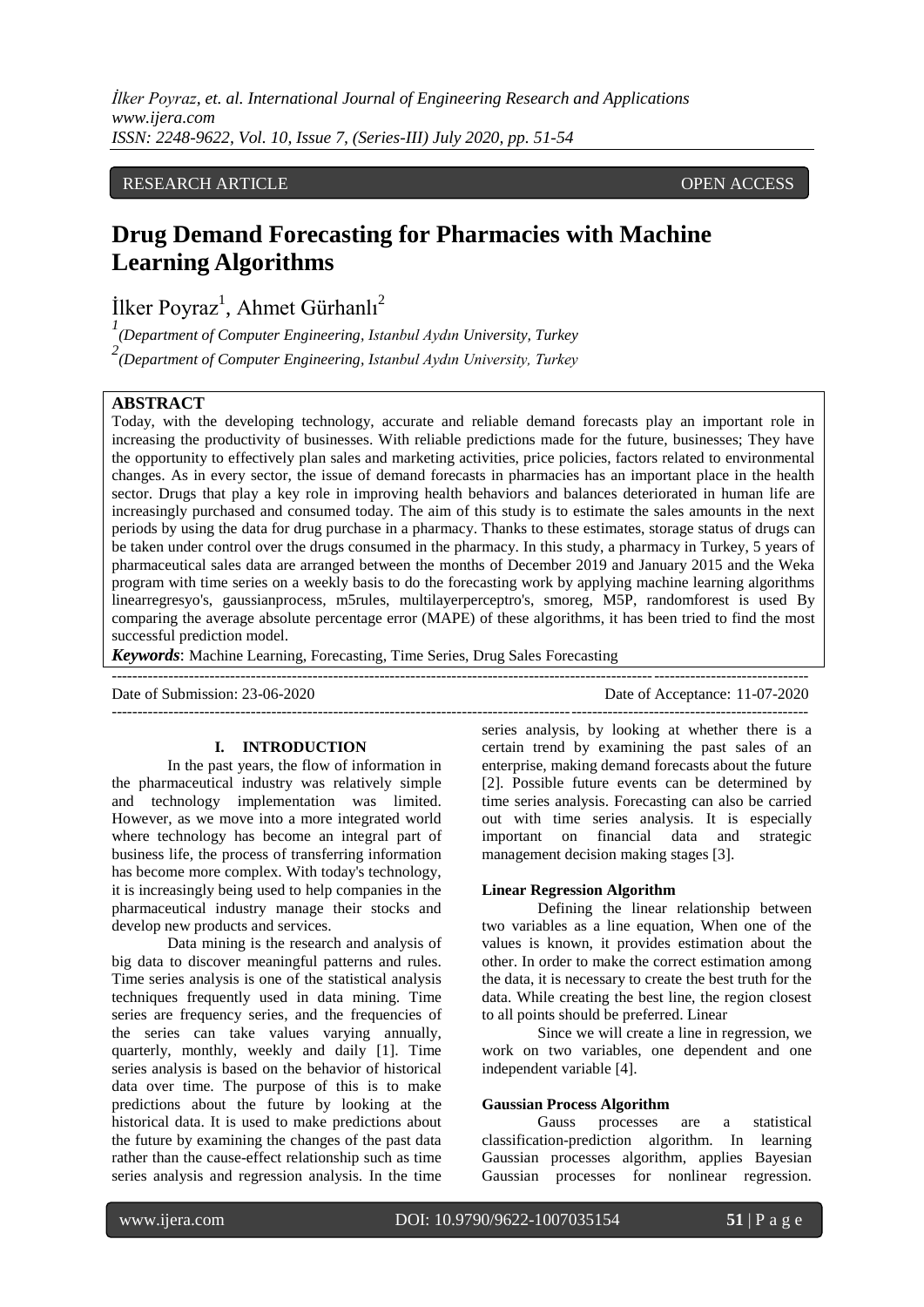Nonparametric Bayesian Gauss approach; A smooth and continuous function f, which provides a high correlation between the outputs according to the proximity of the inputs, places a direct distribution on the space of nonlinear functions, and associates the data with the function outputs, using all possible probability sequences of the inputs. It provides supervised learning through final inference on functions before Gauss processes [5].

## **M5Rules Algorithm**

The algorithm uses sperate and conquer technique. Creates a regression model or regression tree using the decision list for numerical prediction. In the regression tree, the leaves of the tree are the average of the samples reaching the leaf. It works better than a single linear regression equation, but model trees have been developed because the tree and its dimensions are large and difficult to interpret. In model trees, the regression equation is combined with regression trees. The leaves of the model trees are linearly expressed regression equations instead of the only estimated value [5].

## **Multilayer Perceptron Algoritması**

While perceptrons are suitable for linear separable problems, the Multilayer perceptron (multilayer sensor) is also suitable for non-linear classifications. Multi-Layer Sensors (MLP) emerged as a result of efforts to solve the XOR Problem. Many problems in real life are nonlinear. MLP networks are the most frequently used ANN model in the solution of nonlinear problems. MLP The most popular learning method for web networks Back Propagation (back propagation) method. Back Propagation was first proposed by Werbos in 1974, the currently used version was developed in 1986 by Rumelhart, Hinton and Williams [6].

## **SMOreg Algorithm**

This algorithm performs regression by applying it on Support Vector Machines. The SMOreg algorithm basically uses methods known as support vector machines. DVMs are a method of machine learning based on statistical learning theory, developed by Vladimir Vapnik and Alexey Chervonenkis in the late 1960s. The basic logic of DVM is to determine the best separator plane for data structures that can be separated linearly. DVMs can also classify new data that were not observed during training without any problems. This shows the ability of the support vector machines to generalize [7].

## **M5P Algorithm**

M5P is a method derived from the decision trees method. It is used for processes such as classification and regression by forming many decision trees and combining their results. It is a useful and simple method that is used mostly in decision-making needs. The final result is expressed in decision tree algorithms and the way the rule is created is clear. Also, the advantage of other methods is that decision trees are more understandable [8].

## **Random Forest Algorithm**

Random Forest is one of the popular machine learning models since it gives good results even without hyper parameter estimation, and is applicable to both regression and classification problems. overfitting decreases [9]. The Random Forest algorithm can be used in both classification and regression problems, such as the decision tree. Working logic creates more than one decision tree. The average in these decision trees when it will produce a result value is taken and the result is produced [10].

## **II. PURPOSE**

This study was prepared by using 5-year pharmacy sales data from January 2015 to December 2019. By applying machine learning techniques to the data set, it was aimed to estimate the data for drug purchase in a pharmacy and the subsequent sales quantities. It is aimed to use the results of the sales forecast according to the algorithm that gives the best results by using 7 machine learning methods to evaluate the sales data related to the previous years.

## **III. SCOPE**

Sustainability of pharmacy services is of great importance in order to maintain the continuity of health services without interruption in human life. It is important to ensure the continuity and sustainability and to manage the demand-related amount in stock management in a rational and systematic manner without sacrificing service quality. When the machine learning methods used in this study were integrated into pharmacies, the importance of inventory control and order management over drugs consumed by purchasing in the pharmacy was emphasized thanks to drug-based estimations, and a prediction model was proposed for inventory and order management.

## **IV. METHOD**

Since we will make the weekly estimation of 5-year Pharmaceutical sales data between 01.01.2015 - End date 31.12.2019, we obtained from the pharmacy, and the weekly sales data was created to be the sum of the sales data, so that the Weka Arff file format is compatible with the structure. While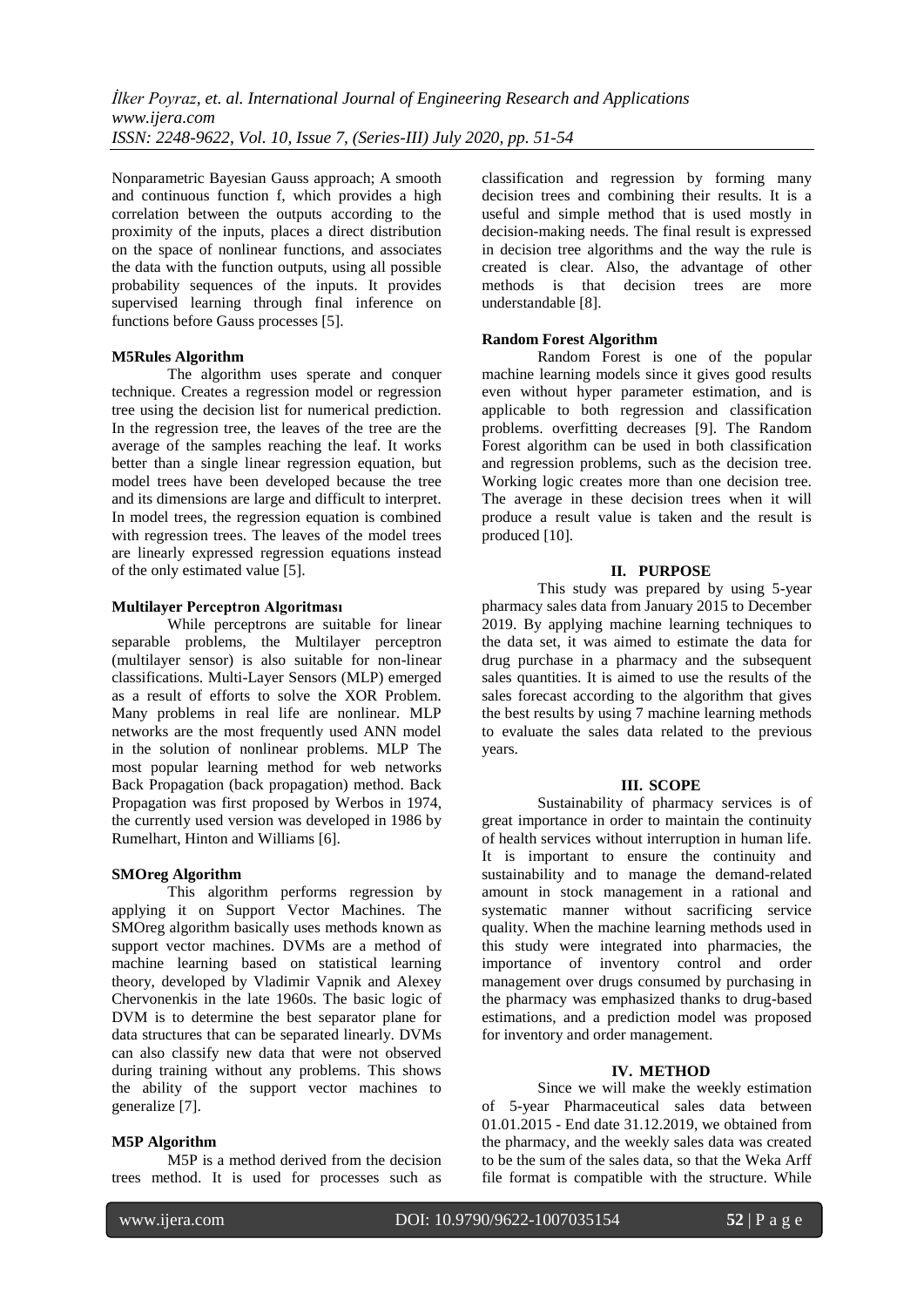*İlker Poyraz, et. al. International Journal of Engineering Research and Applications www.ijera.com ISSN: 2248-9622, Vol. 10, Issue 7, (Series-III) July 2020, pp. 51-54*

choosing the best 10 drugs, we took the top 10 drugs in the 5-year sales data set and analyzed the weekly time series based on the total 5-week weekly sales. The study was carried out on a laptop with 16 GB RAM, Intel Core (TM) i7-8550 CPU 1.80GHZ Processor. 3/4 (75%) of the 261 Weekly data based on the sales data prepared was used for training and the remaining 1/4 (25%) was used for the test. We make the .arff file structure, which we have created based on the sales data we will estimate in Wekada, by using the parametric values to take into account in the Forecasting field in the Configuration parameters in the Wekada Forecast Tab. While using these, we reach the Min and Max Lag value by increasing the max lag value by evaluating the weekly values that we previously determined as periods over 52 weeks in a year. The delay generation panel allows the user to control and change how delayed variables are generated. Delayed variables are the main mechanism by which the relationship between past and present values of a series (Weekly) can be captured by suggestion learning algorithms. As a result of the studies on Machine Learning algorithms in Weka application, an estimation was made for 3 weeks and weka was tried to catch the minimum error rate with the given parameters. In this study, it is aimed to increase the accuracy rate by using different algorithms to catch the minimum error rate.

## **V. RESULTS**

When we analyze the time series analysis results of a random drug among the 10 drugs that were estimated, the 1-week sales amount we received from the test data set had the best error rate between the actual and estimated sales quantity results of the drug named "DEVIT-3 BULB" that occurred in the forecast results. When we remember the working principle of the 5Rules algorithm, we can express that it creates a regression model or regression tree by using the decision list for the numerically predicted prediction.

**Table 1:**Actual and Predictions DEVIT-3 AMPUL

| <b>Algorithms</b>                  | <b>Actual</b> | <b>Predicted</b> | <b>Error</b> |
|------------------------------------|---------------|------------------|--------------|
| <b>Linear</b><br><b>Regression</b> | 30            | 32.9234          | 2.9234       |
| Gaussian<br><b>Processes</b>       | 30            | 31.7304          | 1.7304       |
| <b>SMOreg</b>                      | 30            | 22.8297          | $-7.1703$    |
| M5P                                | 30            | 32.9234          | 2.9234       |
| Random<br><b>Forest</b>            | 30            | 24.8966          | $-5.1034$    |
| <b>Multilayer</b><br>Perceptron    | 30            | 20.6701          | $-9.3299$    |



**Figure 1:** Algorithm Predictions Comparison

When we look at other algorithms, it is seen in Table 1 that Linear Regression and<br>GaussianProcesses algorithms produce close GaussianProcesses algorithms produce close estimation results. Linear Regression algorithm is defined as a straight line equation between two variables, and when one of the values of the variable is known, the Gauss Process Algorithm is a statistical classification. These are algorithms that operate on prediction as a prediction algorithm.

**Table 2:** Mean Absolute Percentage Error Results DEVIT-3 AMPUL

| <b>Algorithms</b>               | 1-Step-<br>ahead | 2-Step-<br>ahead | 3-Step-<br>ahead |
|---------------------------------|------------------|------------------|------------------|
| Linear<br><b>Regression</b>     | 32.2101          | 32.6641          | 32.9555          |
| Gaussian<br><b>Processes</b>    | 31.6892          | 32.112           | 32.3981          |
| <b>SMOreg</b>                   | 33.5285          | 33.7108          | 33.7522          |
| M5P                             | 32.7653          | 33.2706          | 33.6094          |
| Random<br>Forest                | 40.3129          | 40.8241          | 41.1429          |
| <b>Multilaver</b><br>Perceptron | 42.6856          | 42.5711          | 42.388           |
| <b>M5Rules</b>                  | 32.1142          | 32.5082          | 32.7854          |

When we examine the Table 2 above according to the results of Mean Absolute Percentage error, the best estimate in the 1st week forecasts is the result of the Gaussian Processes algorithm, which is the closest result to zero as a result of 31.6892, for the first week.As a result, the best estimate in the 2nd week forecasts is the closest result to zero as a result of 32,112, the result produced by the Gaussian Processes algorithm is the best result for the 2nd week and the best estimate for the 3rd week forecasts is the Gaussian Processes